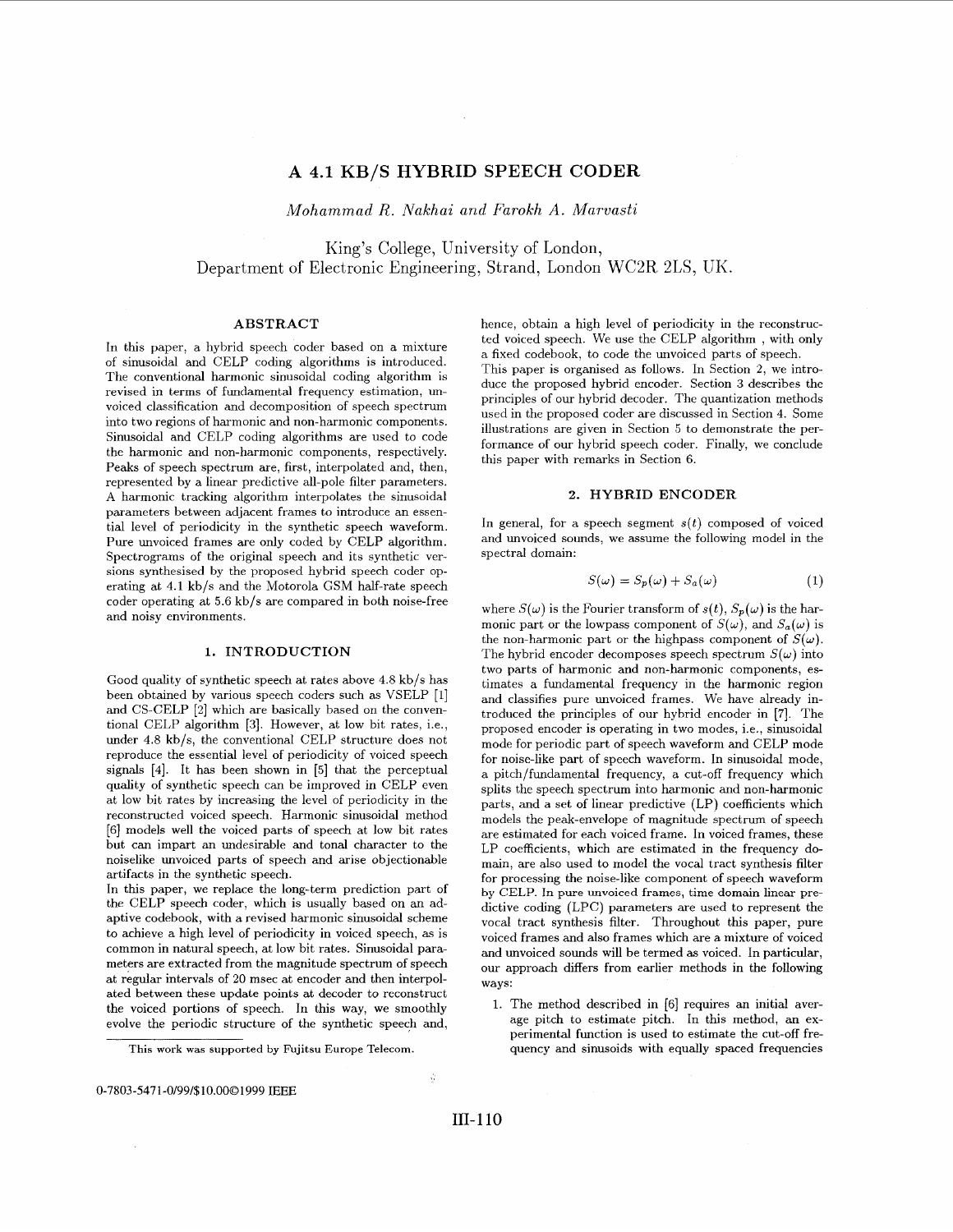are assumed for the region beyond the cut-off frequency to model the non-harmonic part of spectrum. Our approach [7] estimates pitch without requiring an initial average pitch and determines the cut-off frequency from speech spectrum using a threshold for the required accuracy of fitness between the original and the synthetic spectrum. In our approach *[7],* the nonharmonic part of spectrum is modelled by CELP algorithm.

2. In *[5],* pitch cycle prototype waveforms are measured in the time domain at the encoder and directly interpolated between their update points at the decoder to reconstruct the voiced sounds. In our approach, amplitudes and frequencies of sinusoids are measured in the frequency domain at the encoder and interpolated between their update points at the decoder to synthesise the voiced sounds.

#### **3. HYBRID DECODER**

Fundamental frequency variation between adjacent frames in the original speech spectrum is fairly continuous with time, when small analysis/synthesis window shifts in time is used. Small analysis/synthesis window shift results in a smooth time-evolution of the sinusoidal parameters at the expense of a high transmission bit rate, which is not useful in even medium rate speech coding applications such as GSM. Hence, provisions should be taken to avoid the discontinuities in model parameters due to a large window shift and achieve a high level of periodicity of a voiced speech even at low bit rates.

Speech synthesis in hybrid decoder is performed in two modes, i.e., harmonic sinusoidal mode to reproduce the periodic portions of speech and CELP mode to reproduce the noise-like portions of speech. We have used time domain approach in both modes to obtain the synthetic speech. Periodic speech is synthesised as sum of sinusoids with frequencies at harmonics of a fundamental frequency and amplitudes taken from the all-pole model of the spectral peak envelope. This technique allows us to implement an efficient and effective method for interpolating the harmonic frequencies and amplitudes across the frame boundaries and, hence, achieve a high level of periodicity in the synthetic voiced speech waveform. Interpolating process, also, prevents the quality degradation in synthetic speech, which is due to the abrupt changes in harmonic sinusoidal parameters in transition from one frame to the next frame. Noise-like part of speech waveform and also pure unvoiced frames are synthesised using the CELP decoding algorithm.

Periodic component of synthetic speech on the  $i$ -th frame  $(i.e., \tilde{s}_{p}^{i})$  can be synthesised in time domain as sum of sinusoids given by

$$
\tilde{s}_p^i = \sum_{l=1}^M a_l^i(n) \cos[\psi_l^i(n)] \tag{2}
$$

where *M* is the total number of sinusoidal components evolving from frame  $i-1$  to frame i,  $a_i^i(n)$  and  $\psi_i^i(n)$  are the  $l$ -th amplitude track and the  $l$ -th phase track at time  $n$ , respectively, which evolve the corresponding sinusoid from frame  $i - 1$  to frame *i*. Let the y-th harmonic sinusoidal

component in frame *i* be denoted by  $(A_y^i, \omega_y^i)$  where  $A_y^i$  and  $\omega_{\nu}^{i}$  represent the amplitude and frequency of the sinusoid, respectively. We define the function

$$
d(\omega_x^{i-1}, \omega_y^i) = |\omega_x^{i-1} - \omega_y^i|
$$
 (3)

as the distance between  $\omega_x^{i-1}$  and  $\omega_y^i$  where the index x denotes a parameter (amplitude or frequency) in frame  $i-1$ . We say, harmonic frequencies  $\omega_x^{i-1}$  and  $\omega_y^i$  in frames  $i-1$ and *i* are matched if

$$
d(\omega_x^{i-1}, \omega_y^i) \le \delta,\tag{4}
$$

where  $\delta$  is defined as the matching interval.

In two adjacent frames, a harmonic in one frame is matched either to a real harmonic or a hypothetical harmonic in the other frame. In the latter case, a harmonic with zero amplitude and with the same frequency as that of the real harmonic in the opposite frame is assumed. If this hypothetical harmonic component is assumed in frame  $i - 1$ , i.e.,  $(0, \omega_i^i)$ , and the corresponding real harmonic is located in frame *i,*  i.e.,  $(A_n^i, \omega_n^i)$ , then, a new harmonic is smoothly created in transition from frame  $i - 1$  to frame  $i$  by the corresponding sinusoid in (2). If the hypothetical harmonic component is assumed in frame *i*, i.e.,  $(0, \omega_x^{i-1})$ , and the corresponding real harmonic is located in frame  $i-1$ , i.e.,  $(A_x^{i-1}, \omega_x^{i-1})$ then, the real harmonic is smoothly decayed in transition from frame  $i - 1$  to frame  $i$  by the corresponding sinusoid in (2). Therefore, for any harmonic component in frames *<sup>i</sup>* or  $i - 1$ , we can define a matched harmonic component in the opposite frame. The  $\ell$ -th amplitude track  $a_{\ell}^{i}(n)$  and the  $\ell$ -th phase track  $\psi_{\ell}^{i}(n)$  are derived for a harmonic component pair  $(A_{\mathbf{x}}^{i-1}, \omega_{\mathbf{x}}^{i-1})$  and  $(A_{\mathbf{y}}^{i}, \omega_{\mathbf{y}}^{i})$  in frames  $i - 1$  and  $i$ , respectively, as

$$
a_l^i(n) = A_x^{i-1} + \frac{A_y^i - A_x^{i-1}}{N}n \tag{5}
$$

$$
\psi_{\ell}^{i}(n) = \psi_{\ell}^{i-1}(0) + \sum_{\sigma=1}^{n} \omega_{\ell}^{i}(\sigma)
$$
 (6)

where  $N$  is the number of speech samples in one frame,  $\psi_{\ell}^{i-1}(0)$  indicates the initial value of the phase track at the update point at frame  $i - 1$  and  $\omega_f^i(\sigma)$  is the instantaneous frequency given by

$$
\omega_{\ell}^{i}(\sigma) = \omega_{x}^{i-1} + \frac{\omega_{y}^{i} - \omega_{x}^{i-1}}{N}\sigma.
$$
 (7)

The above formulation constitutes the basic principle of our harmonic tracking algorithm. This algorithm smoothly evolves the sinusoidal components from one frame to the next frame and generates an essential level of periodicity in synthetic voiced speech.

### **4. QUANTIZATION AND BIT ALLOCATION**

Peaks of the magnitude spectrum of voiced speech are interpolated by a spline function to form a peak envelope function. This function is, then, represented by a number of LP all-pole filter coefficients. The resulting coefficients are transferred into the line spectral frequency (LSF) domain to obtain a suitable representation for quantization purpose.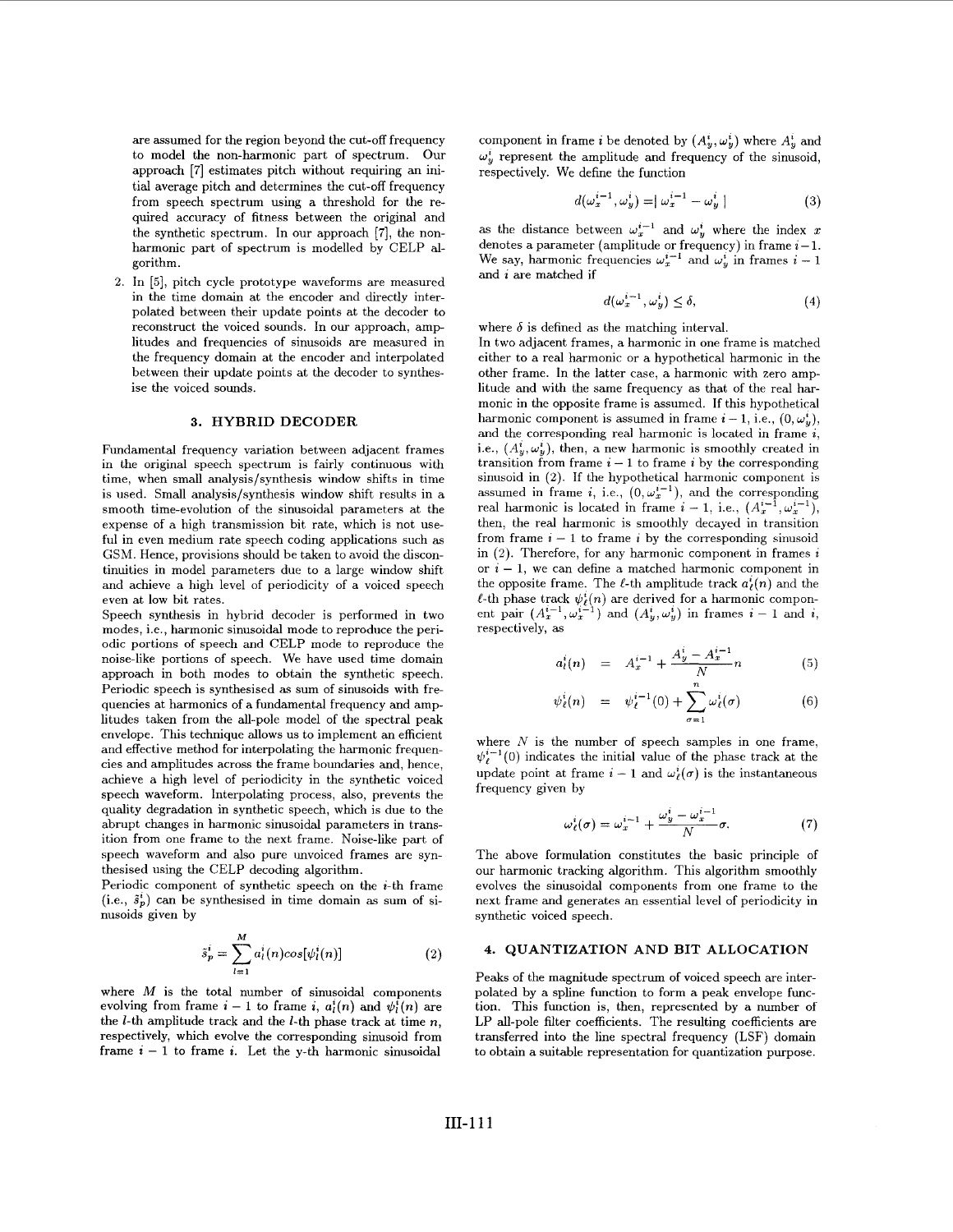We have used ten coefficients to model the peak envelope function. Split vector quantization [8] is used to quantize these coefficients in the LSF domain. The LSF vector representation is split up in three parts with **(3,3,4)** splitting scheme, i.e., first three line spectral frequencies (LSF's), the following three LSF's (i.e., forth, fifth and sixth) and the last four LSF's. Each part is quantized independently using vector quantization. We have used 9 bits for the firstpart codebook, *8* bits for the second-part codebook and *8*  bits for the third-part codebook, i.e., a *(9,8,8)* bit allocation scheme. This results in **25** bits/frame to code the peak envelope information. In order to preserve the ascending order of LSF's after quantization which ensures the stability of the peak-envelope reconstructing filter, only those vectors from the next-part codebook whose first LSF's are greater than the quantized value of the last LSF in the previous part are considered in the next-part codebook search process. The same quantization scheme is used to quantize the spectral envelope information in pure unvoiced speech in CELP algorithm.

The peak envelope function can be modelled more accurately using a higher order all-pole filter. The resulting higher order LP coefficients can be transferred into the LSF domain using the algorithm described in *[9].* 

To quantize the gain factor  $(G)$  of the all-pole filter modelling the peak-envelope function of magnitude spectrum of speech, we obtained the distribution of the logarithm of  $G^2$ using 8000 voiced frames. Since the resulting distribution was fairly uniform, we uniformly quantized the log-square of the all-pole model gain factor using 6 bits.

The fundamental frequency is coded using the uniform quantization with 7 bits.

Starting from baseband of 500 Hz, the spectrum is divided into 14 equal frequency bands with **250** Hz bandwidth for each band. The 500 Hz baseband and the next 14 bands are coded using **15** quantization levels of a **4** bit quantizer. The quantization level of zero is used to indicate pure unvoiced frames. Let  $f_h$  represent the upper limit of the frequency band where the estimated cut-off frequency falls. Let  $f_0$  denote the decoded fundamental frequency. Then, the decoded number of harmonics  $\hat{n}$  in the harmonic region of spectrum is given by

$$
\hat{n} = ceil(\frac{f_h}{\hat{f}_0})\tag{8}
$$

where  $ceil(.)$  operator returns the smallest integer not less than  $\frac{f_h}{f_0}$ . In this method of decoding, we decode the number <sup>10</sup> of harmonics in favour of expanding the periodic region of spectrum. In fact,  $\hat{n}$  determines the number of sinusoidal components which take part in constructing the periodic part of speech at decoder.

In voiced frames, the periodic component is coded with **42**  bits/frame or **2.1** kb/s, assuming **50** Hz frame rate, and the noise-like component is coded using a **2** kb/s CELP excluding LSF coding. In pure unvoiced frames, only a **3.25** kb/s CELP including LSF coding is required. Therefore, the maximum transmission bit rate of the proposed hybrid speech coder is **4.1** kb/s. Notice that, the CELP algorithm operating in sinusoidal mode codes the noise-like part of voiced frames using the LP parameters representing the peak-envelope function of speech spectrum. While the



Figure **1:** Spectrograms of **4** sec of clean speech; Top: Original, Middle: Synthetic (by the proposed hybrid speech coder), Bottom: Synthetic (by the Motorola half-rate GSM).

CELP algorithm which codes pure unvoiced frames uses the conventional LPC parameters.

### **5. EXPERIMENTAL RESULTS**

The original and synthetic spectrograms of a **4** second dialogue: "Did you say Vailem England?" (female voice) followed by "No, I said Bailem." (male voice) spoken in a noise-free environment are shown in Fig **1.** In this Figure, the spectrogram on top belongs to the original speech, the middle spectrogram belongs to the synthetic speech synthesised **by** the proposed hybrid coder operating at **4.1** kb/s and the bottom spectrogram belongs to the synthetic speech synthesised by the Motorola GSM half-rate speech coder which is a VSELP operating at *5.6* kb/s. To evaluate the performance of the proposed coder in the presence of a severe